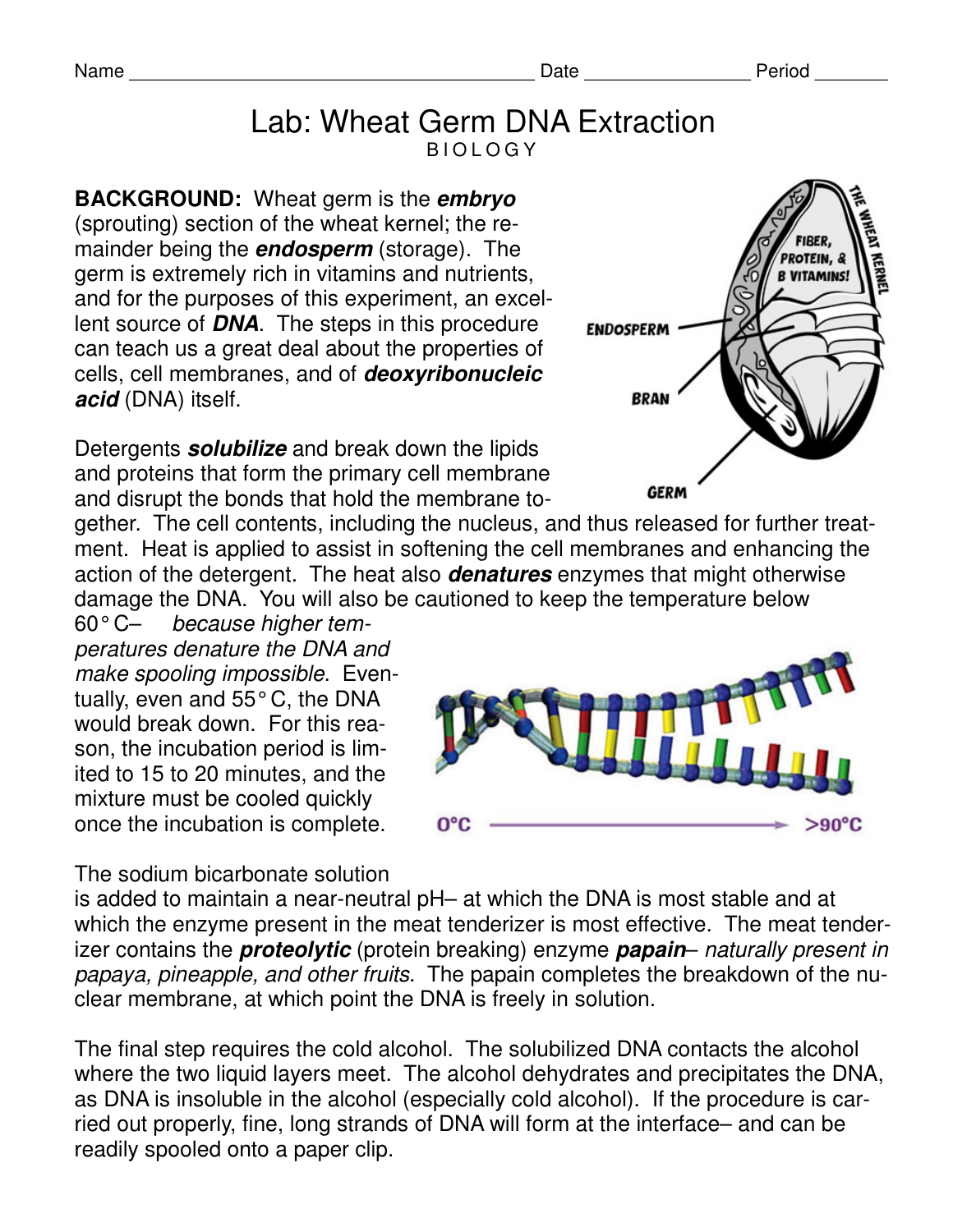**PURPOSE:** The purpose of this lab is to extract the nucleic acid DNA from wheat germ, by carefully following the procedures as listed below. In this investigation, you will develop not only good scientific laboratory skills, but also discover many important properties of the cell, the cell membrane and DNA itself.

# **MATERIALS NEEDED:**

- Raw (untoasted) wheat germ, 2g
- Tap water
- Liquid detergent (Palmolive, Dawn, Woolite)
- Thermometer
- Meat tenderizer (Adolph's unseasoned original), 2g
- Large test tubes (25 x 200ml)
- Alcohol, 95% (ethyl or isopropyl), 20 ml
- Graduated cylinder, 50 ml
- Water bath at 55°C
- Ice bath
- Sodium bicarbonate, NaHCO<sub>3</sub> (baking soda)
- Serological pipet, 10 ml
- Paper clip (giant sized)
- fine sand paper

## **PROCEDURE:**

1. Measure 45 ml of tap water into a large test tube and place it in a warm water bath. Allow it a few minutes to warm. The optimal temperature for the procedure is 55°C– **do not allow the temperature to exceed 60°C.** 

2. Sprinkle the wheat germ into the test tube and gently stir in 3 ml of detergent. Allow this mixture to incubate in the 55°C water bath for 5 minutes.

3. After 5 minutes, gently stir in 2 grams of meat tenderizer and 5 ml of the 1 M sodium bicarbonate solution. Incubate this mixture at 55°C for an additional 15 to 20 minutes.

4. Transfer the test tube containing the wheat germ mixture to an ice bath for a few minutes to **quickly** cool it to room temperature. Stir gently during this period.

5. Using the serological pipet, carefully layer the ice-cold alcohol over the wheat germ solution in the test tube. Allow the alcohol to flow from the pipet with the pipet tip held against the inside surface of the test tube just above the liquid level.

6. There will be a visible interface between the alcohol layer and the wheat germ mixture layer. A fibrous white precipitate should be evident at the interface. This is DNA. Use the paper clip hook, immersed to the depth of the interface, to spool up the DNA fibers. Use a slow, twirling motion to avoid breaking and separating the strands.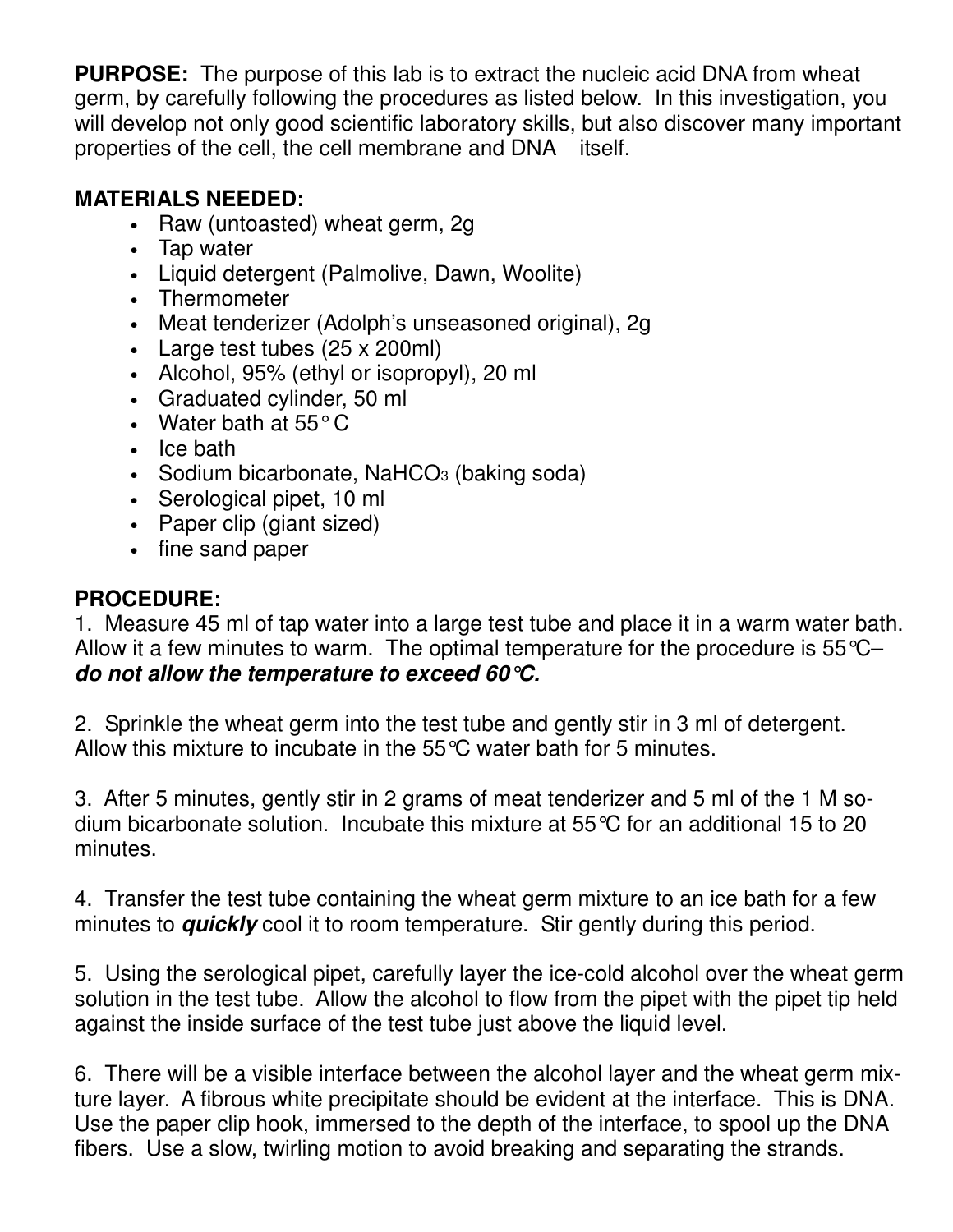7. Store the DNA in a test tube with a 4% salt solution as directed by your teacher.

8. Carefully dispose of the remaining mixture as directed by your teacher, and clean all glassware and beakers that you used in the lab.

## **QUESTIONS:**

1. What was the purpose of using a detergent to prepare our DNA sample?

2. What does the term **denature** mean? What affect does increased temperature have on this process?

- 3. What is a **proteolytic enzyme**, and how was it used in this laboratory experiment?
- 4. What was the reason you added sodium bicarbonate to your mixture?
- 5. Why was cold alcohol used to precipitate the DNA?

6. If you did not get good results in this lab, what do you think you did wrong? (If you were successful, do you think there was anything you could have done to improve your results?)

7. Below is a diagram showing a small section of the DNA molecule. Redraw this diagram and label each part of the helix, filling in the base code letters that correspond to the correct nucleotide. Be sure to label: **phosphate unit, deoxyribose, hydrogen bond, guanine, cytosine, thymine, and andenine.** 



8. Describe the general structure of the DNA molecule?

9. DNA is a polymer formed from units called nucleotides. These nucleotides are composed of three basic parts. What are they?

10. DNA contains four nitrogenous bases. Two of the nitrogenous bases belong to a group of compounds known as **purines**. The remaining two are known as **pyrimidines**. Identify the bases that belong to each group and give the letters that are used to represent each of them in the DNA molecule.